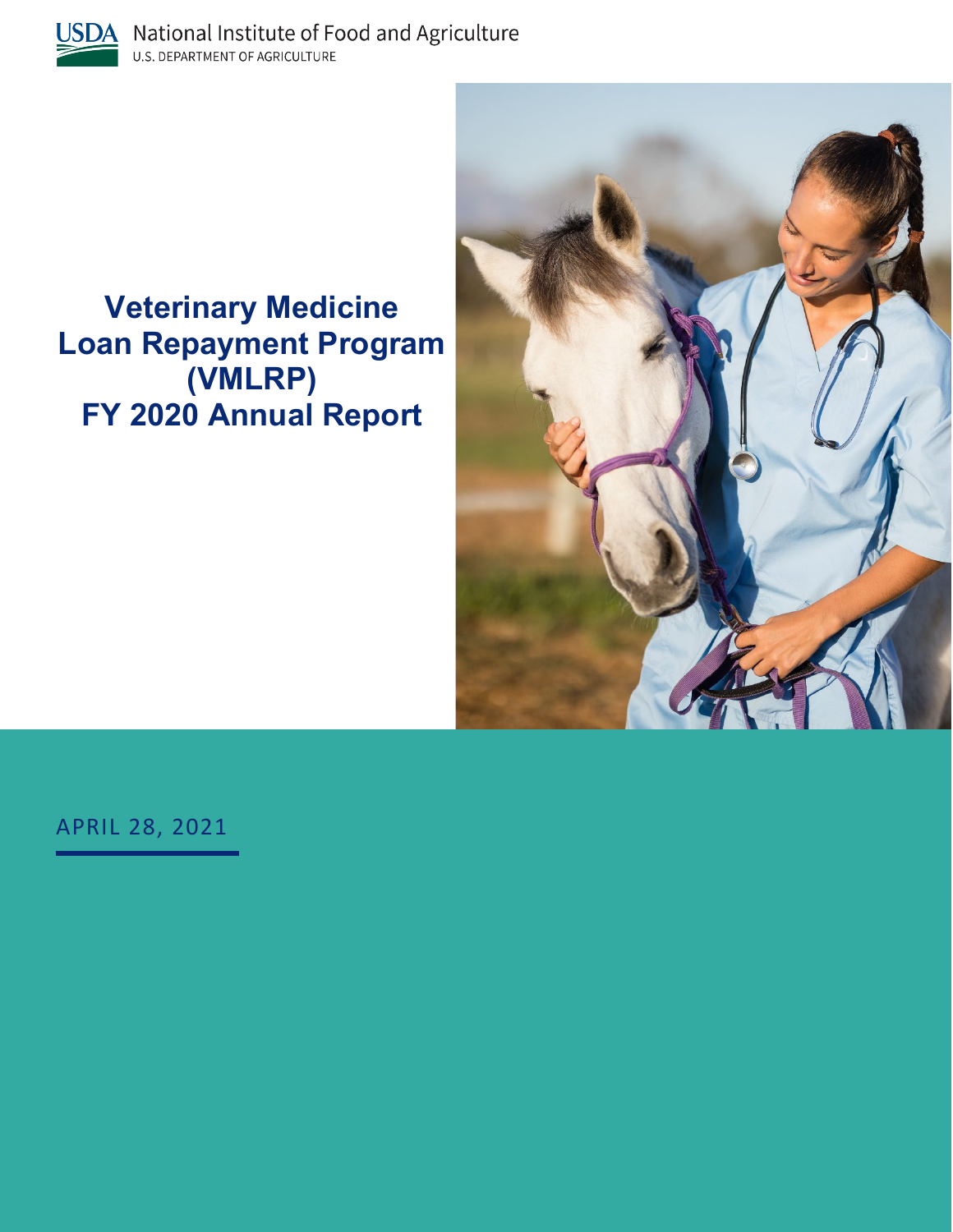

| <b>Table of Contents</b>                                                         |  |
|----------------------------------------------------------------------------------|--|
|                                                                                  |  |
|                                                                                  |  |
|                                                                                  |  |
|                                                                                  |  |
| Years Post-graduation of Applicants and Awardees ______________________________5 |  |
|                                                                                  |  |
|                                                                                  |  |
|                                                                                  |  |
|                                                                                  |  |
|                                                                                  |  |
|                                                                                  |  |
|                                                                                  |  |
|                                                                                  |  |

**\_\_\_\_\_\_\_\_\_\_\_\_\_\_\_\_\_\_\_\_\_\_\_\_\_\_\_\_\_\_\_\_\_\_\_\_\_\_\_\_\_\_\_\_\_\_\_\_\_\_\_\_\_\_\_\_\_\_\_\_\_\_\_\_\_\_\_**

**NIFA invests in and advances agricultural research, education, and extension and seeks to make transformative discoveries that solve societal challenges.**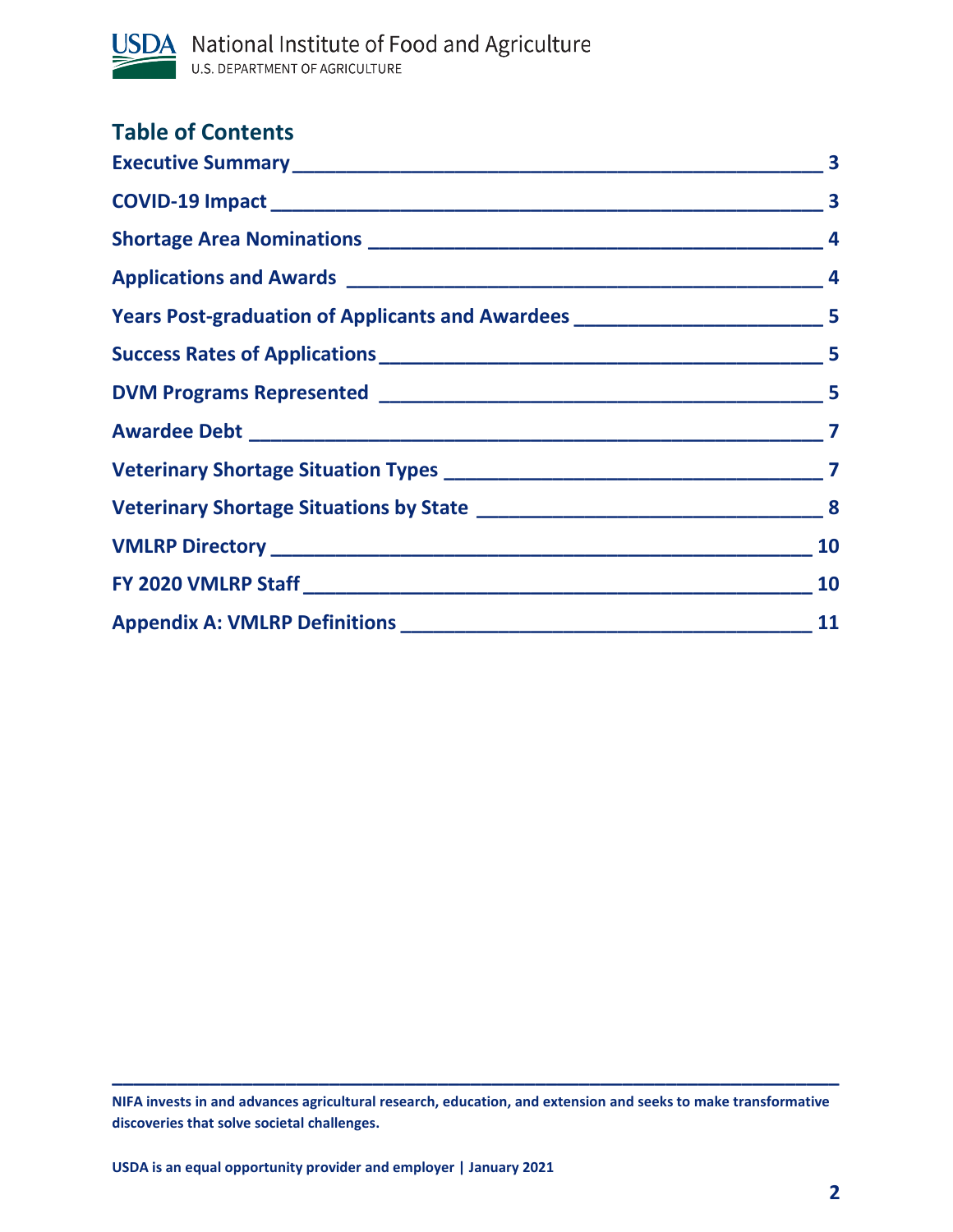

## <span id="page-2-0"></span>**Executive Summary**

The United States Department of Agriculture's (USDA) National Institute of Food and Agriculture (NIFA) Veterinary Medicine Loan Repayment Program (VMLRP) provided \$7.2 million in funding for fiscal year (FY) 2020 to help eligible veterinarians offset a significant portion of the debt incurred in pursuit of their veterinary medicine degrees in return for their service in certain high-priority veterinary shortage situations. The VMLRP is administered by NIFA and is authorized by the National Veterinary Medical Services Act (NVMSA).

The VMLRP supports NIFA's Animal Systems portfolio by facilitating professional workforce development in critical agricultural sectors related to animal health and well-being. The program contains two general categories of participation:

- Mitigation of private practice shortage situations
- Mitigation of public veterinary practice and specialty veterinary discipline shortage situations

VMLRP awardees commit to providing at least three years of veterinary services in a designated veterinary shortage area in return for payments of up to \$25,000 of student loan debt per year with a maximum of \$75,000 for a three-year contract. VMLRP awardees are eligible to reapply to serve their originally awarded shortage situation area in the last year of their contract or one year after. A renewal contract varies based on the applicants eligible DVM debt.

Loan repayment benefits are limited to payments of the principal and interest on government and commercial loans received for attendance at an accredited college of veterinary medicine resulting in a degree of Doctor of Veterinary Medicine or the equivalent. Since the inception of the VMLRP in FY 2010, NIFA has received over 1,700 applications and awarded support to over 600 veterinarians across the country.

## <span id="page-2-1"></span>**COVID-19 Impact**

During FY2020 COVID-19 had a variable impact on VMLRP awardees. Examples provided below are directly from stakeholders including VMLRP awardees, the American Veterinary Medicine Association (AVMA), and American Association of Bovine Practitioners (AABP).

- **Loss of producer clientele** who were forced to reduce animal numbers as a result of processing restrictions and loss of marketability of livestock.
- **Loss of opportunities** to work with communities as a result of cancellation of events including services provided to Country and State Fairs, training for producers, and education and outreach to 4-H groups.
- **Loss of Child Care services** and thus reduced ability of ambulatory practitioners to provide services. Providing home schooling to their children also competed with their time to provide services either ambulatory or within their clinics or place of employment.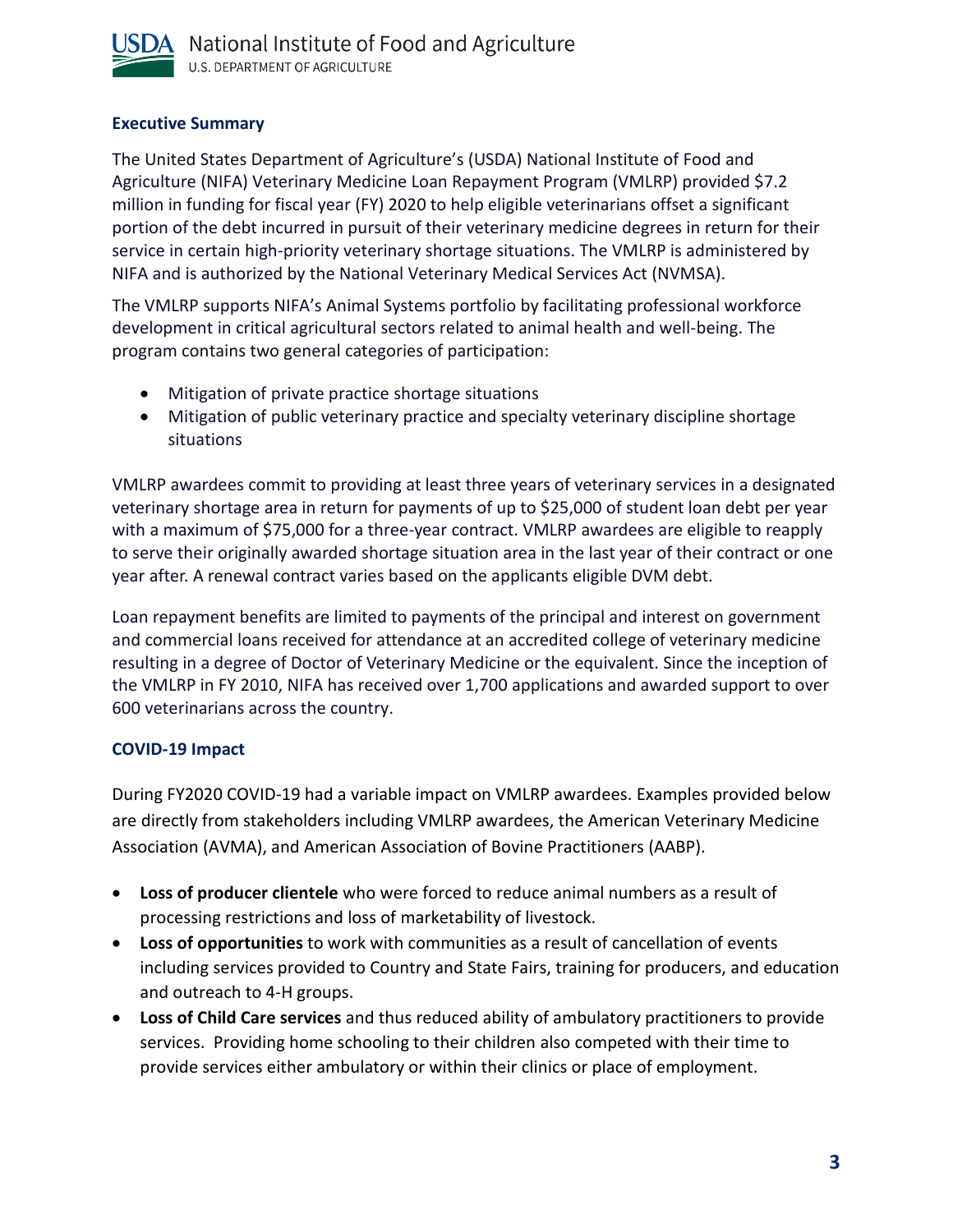

- **Loss of essential veterinary supplies**, such as PPE, medical supplies, and disinfectants as a result of sudden competition with local and state human hospitals and treatment facilities.
- **Loss of ability to provide services** due to infection with the virus or being forced to quarantine for an extended period after close contact with someone who tested positive for COVID-19. This resulted in an inability to meet the required hours of service.

#### <span id="page-3-0"></span>**Shortage Area Nominations**

VMLRP begins each fiscal year with the nominations of veterinary shortage situation areas by State Animal Health Officials (SAHO). Each State, the Federal Government, the District of Columbia, and U.S. Insular Areas are allocated a maximum number of shortage nominations for submission to NIFA. Veterinary shortage situation area nominations are reviewed by a panel of food animal professionals to either approve or disapprove the designation of each submitted nomination.

The deadline for nominations for FY 2020 was January 17, 2020. NIFA received 217 veterinary shortage situation area nominations. The panel of food animal professionals recommended all 217 nominations for designation. There were 144 new nominations and 73 renewal nominations carried over from FY 2019.

### <span id="page-3-1"></span>**Applications and Awards**

NIFA opened the FY 2020 application cycle with the release of the VMLRP Request for Applications (RFA) on February 21, 2020. The application cycle closed on April 2, 2020. VMLRP received 150 applications of which 136 passed the administrative review and were forwarded to an external, peer-review panel. Renewal applications are evaluated competitively, among all applications, using the same selection process and criteria. Fourteen applications that did not pass the administrative review were due to late or incomplete submission or submitting a handwritten application. The 14 applications that did not proceed to the external peer-review panel are not included in the data for applications and awards beyond this section of the report.

| <b>Applications received</b> | 150         |
|------------------------------|-------------|
| Ineligible                   | 14          |
| <b>Eligible applications</b> | 136         |
| <b>New</b>                   | 118         |
| Renewal                      | 18          |
| <b>Total awards</b>          | 76          |
| <b>New</b>                   | 59          |
| Renewal                      | 17          |
| <b>Total funding awarded</b> | \$7,152,453 |

#### **Table 1. Applications and awards summary**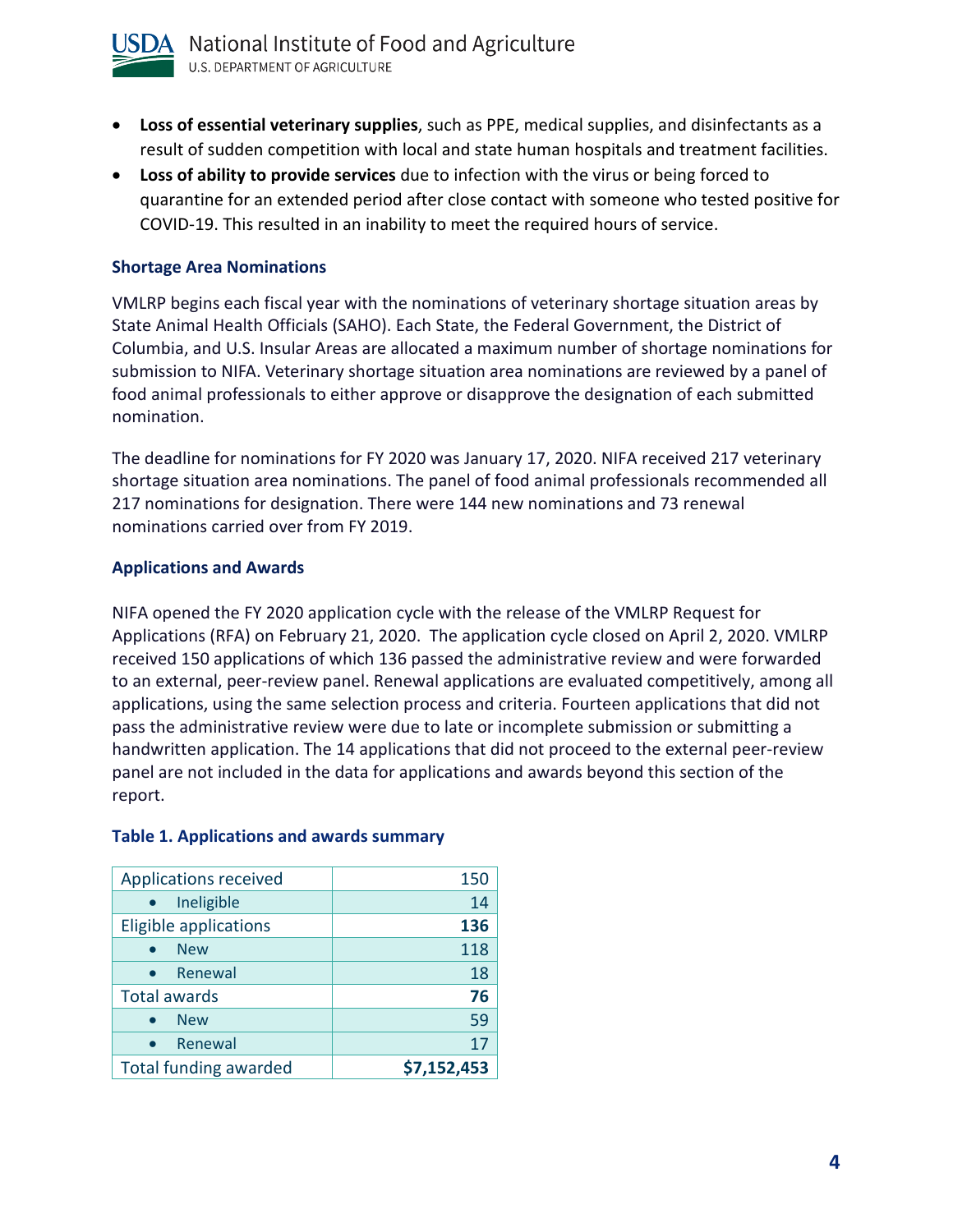

### <span id="page-4-0"></span>**Years Post-graduation of Applicants and Awardees**

The average number of years post-graduation for FY 2020 applicants was 4.5 with a graduation year ranging from 1999 to 2020. The average number of years post-graduation for those receiving an award for FY 2020 was 5.2 years with the same range of graduation dates. The average number of years post-graduation for new awardees was 4.5 years and for renewals, 7.4 years. The range of graduation dates for new awardees was 1999-2020 and for renewal awardees, 2007-2017.





#### <span id="page-4-1"></span>**Success Rates of Applications**

**The overall success rate** of applications in FY 2020 was 56%; for new awards, 50%, and for renewals, 94%. The success rates for new and renewal applicants ranged from 37% at 1-year post-graduation to 80% at 3–6 years post- graduation.

#### <span id="page-4-2"></span>**DVM Programs Represented**

One VMLRP eligibility requirement is a conferred DVM degree from a college of veterinary medicine accredited by the AVMA Council on Education. For FY 2020, VMLRP applicants represented 31 AVMA- accredited colleges of veterinary medicine. A list of all AVMA accredited colleges of veterinary medicine is available at **[AVMA Center for Veterinary Education](https://www.avma.org/education/accredited-veterinary-colleges)  [Accreditation.](https://www.avma.org/education/accredited-veterinary-colleges)**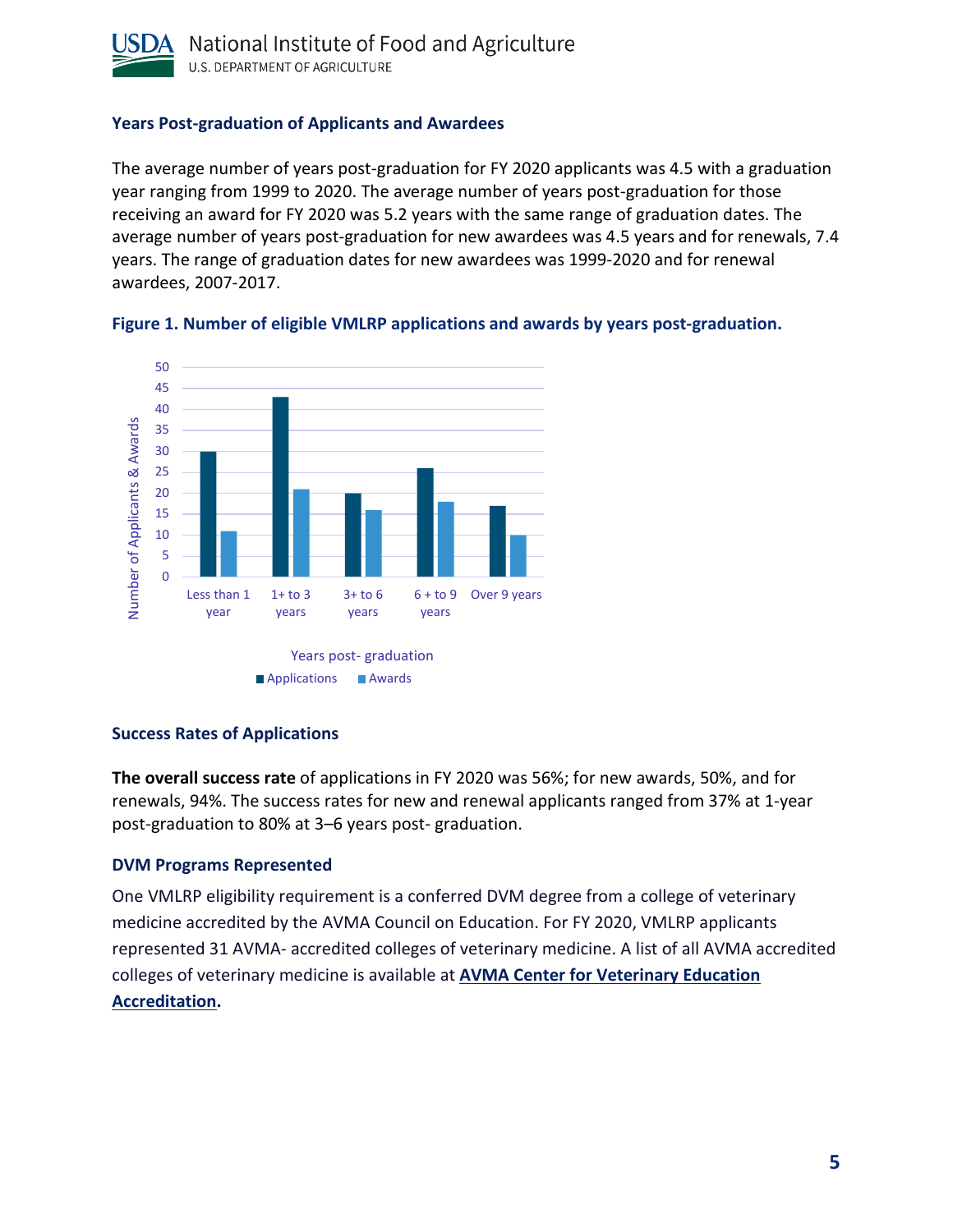

## **Table 2. Number of applications and awards by veterinary medical school attended. Schools not listed did not have any graduates apply.**

| <b>School</b>                                       | <b>Applications</b> | <b>Awards</b>  |
|-----------------------------------------------------|---------------------|----------------|
| <b>Auburn University</b>                            | 6                   | 3              |
| <b>Colorado State University</b>                    | 5                   | 3              |
| <b>Cornell University</b>                           | $\overline{2}$      | $\overline{2}$ |
| Iowa State University                               | 25                  | 15             |
| <b>Kansas State University</b>                      | 9                   | 6              |
| <b>Lincoln Memorial University</b>                  | 4                   | 1              |
| Louisiana State University                          | $\mathbf{1}$        | $\mathbf{1}$   |
| Midwestern University                               | 3                   | $\mathbf 0$    |
| Mississippi State University                        | 5                   | 3              |
| North Carolina State University                     | 4                   | 3              |
| <b>Ohio State University</b>                        | 5                   | $\overline{2}$ |
| Oklahoma State University                           | 10                  | 5              |
| <b>Oregon State University</b>                      | 3                   | $\overline{2}$ |
| <b>Purdue University</b>                            | $\overline{2}$      | 1              |
| <b>Ross University</b>                              | $\overline{2}$      | $\mathbf{1}$   |
| St. George's University                             | 1                   | 0              |
| <b>Texas A&amp;M University</b>                     | $\overline{4}$      | 3              |
| <b>Tuskegee University</b>                          | 3                   | 0              |
| University of Florida                               | 5                   | $\overline{2}$ |
| University of Georgia                               | $\overline{2}$      | $\mathbf{1}$   |
| University of Glasgow                               | $\mathbf{1}$        | $\mathbf 0$    |
| University of Illinois                              | $\overline{2}$      | $\mathbf{1}$   |
| University of Minnesota                             | $\overline{4}$      | 3              |
| University of Missouri                              | 4                   | $\overline{2}$ |
| University of Pennsylvania                          | $\overline{2}$      | $\mathbf{1}$   |
| University of Prince Edward Island                  | 1                   | $\mathbf{1}$   |
| University of Tennessee                             | $\mathbf{1}$        | $\mathbf{1}$   |
| University of Wisconsin                             | 3                   | $\overline{2}$ |
| Virginia Polytechnic Institute and State University | 5                   | $\overline{2}$ |
| <b>Washington State University</b>                  | 11                  | 8              |
| Western University of Health and Sciences           | $\mathbf 1$         | $\mathbf{1}$   |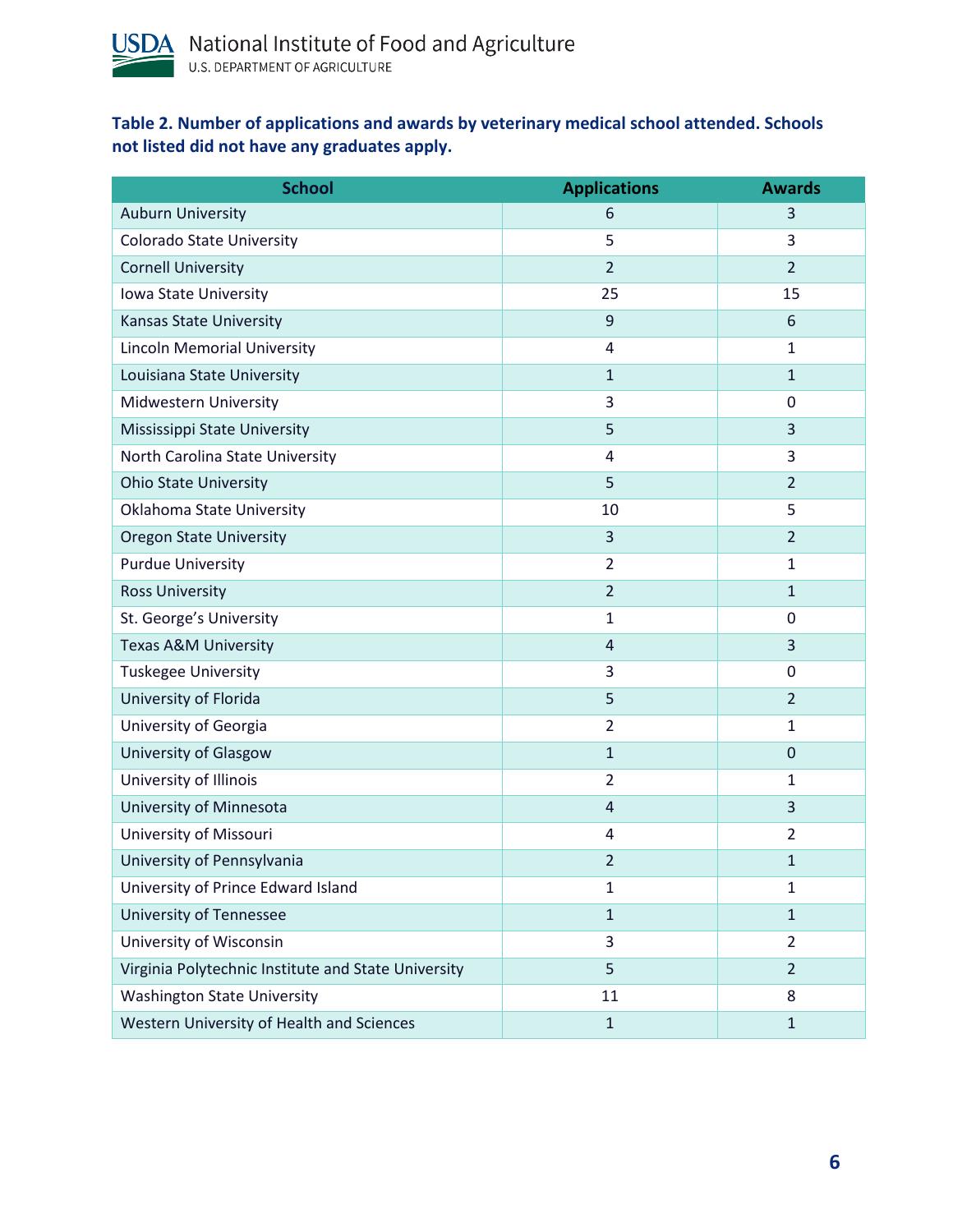

## <span id="page-6-0"></span>**Awardee Debt**

All VMLRP applicants are required to submit veterinary school loan information with their application package. The following information represents the average student debt for the 76 awardees in FY 2020. The AVMA provides a comprehensive review of average veterinary student debt in the United States and is available at the **[mixed news on student debt.](https://www.avma.org/blog/mixed-news-student-debt)**

- Average student debt for new awardees was **\$144,744**.
- Average student debt for renewal awardees was **\$96,026.**



### **Figure 2. New and renewal awardee debt**

- **5%** of new awardees and **47%** of renewal awardees had debt less than \$50,000
- **25%** of new awardees and **12%** of renewal awardees had debt from \$50,001 to \$100,000
- **25%** of new awardees and **23%** of renewal awardees had debt from \$100,001 to \$150,000
- **44%** of new awardees and **18%** of renewal awardees had debt greater than \$150,000

## <span id="page-6-1"></span>**Veterinary Shortage Situation Types**

There are three VMLRP shortage types, classified by type of practice and percent of full-time equivalent (FTE) employment dedicated to serving the specific needs of each shortage situation area. Percent FTE is based on a 40-hour work week.

**Type I** shortage situation areas require a commitment of at least 80% FTE (minimum of 32 hours a week) to private practice food supply veterinary medicine. Among Type I shortage situations awarded,

- **38%** were filled by new awardees
- **5%** were filled by renewal awardees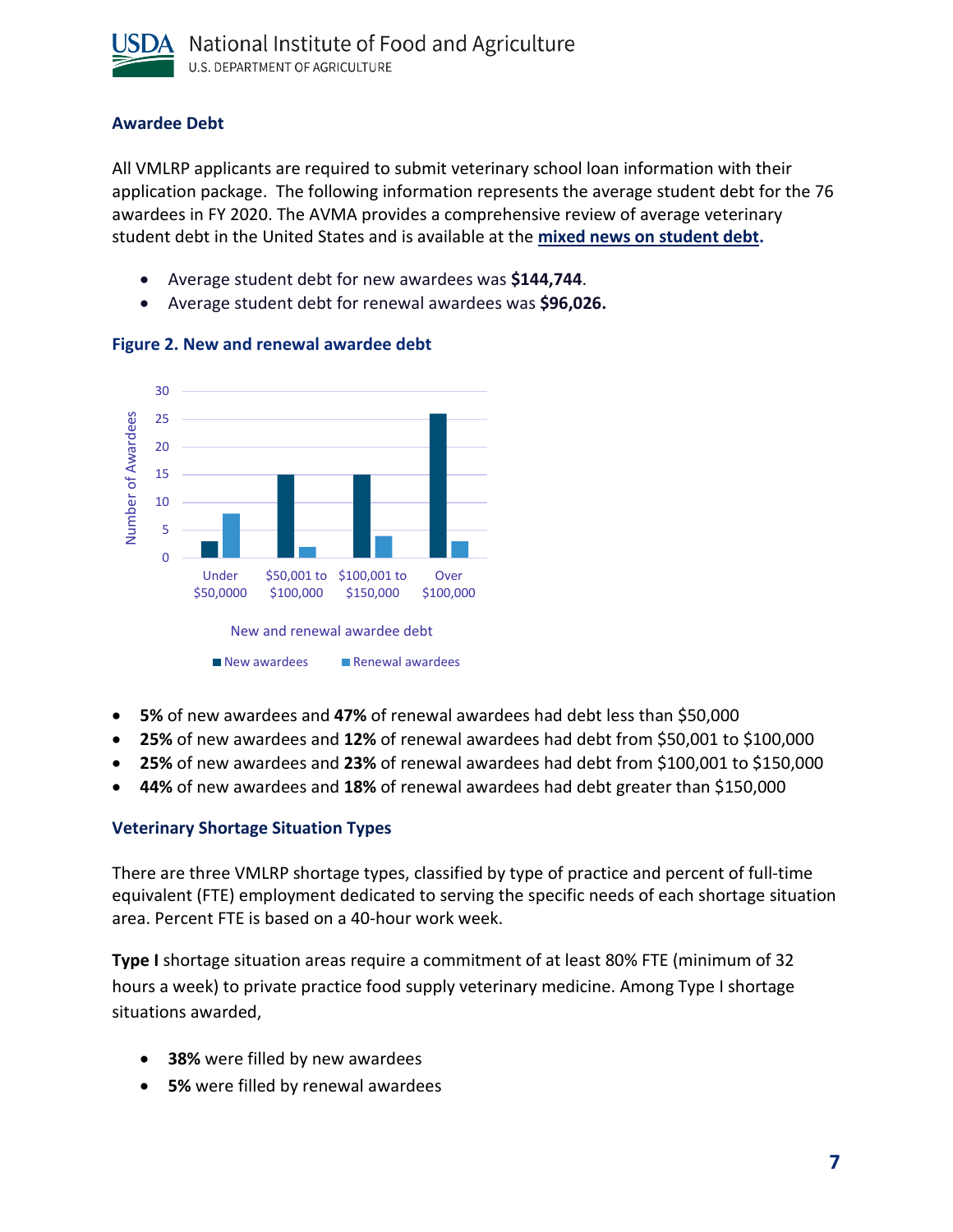

**Type II** shortage situation areas are considered rural areas and require a commitment of at least 30% FTE (minimum of 12 hours a week) dedicated to private practice food supply veterinary medicine in rural areas. Among Type II shortage situations awarded,

- **29%** were filled by new awardees
- **22%** were filled by renewal awardees

**Type III** shortage situation areas require a commitment of at least 49% FTE (minimum of 19.6 hours a week) to veterinary medicine public practice. NIFA reserves 10% of VMLRP awards for type III shortage situation areas. Among Type III shortage situations awarded,

- **16 %** were filled by new awardees
- **2%** were filled by renewal awardees

## **Table 3. Distribution of each shortage nomination type filled with new and renewal awardees.**

| <b>Shortage</b><br>type | <b>Designations</b> | <b>Filled by new</b><br>awardee | <b>Filled by</b><br>renewal<br>awardee |
|-------------------------|---------------------|---------------------------------|----------------------------------------|
| Type I                  | 26                  | 10                              |                                        |
| Type II                 | 146                 | 42                              | 13                                     |
| <b>Type III</b>         | 45                  |                                 |                                        |

## <span id="page-7-0"></span>**Veterinary Shortage Situations by State**

Each state is allocated by the Program a maximum number of shortage situation areas that may be designated. A designation is a shortage situation area nomination submitted by a SAHO that is made available for VMLRP applications. VMLRP defines a state as any one of the fifty States, the District of Columbia, and the Insular Areas of the United States. Also included are total "Federal Lands", defined for convenience as a single entity. See table 4 on page 8 for state specific data.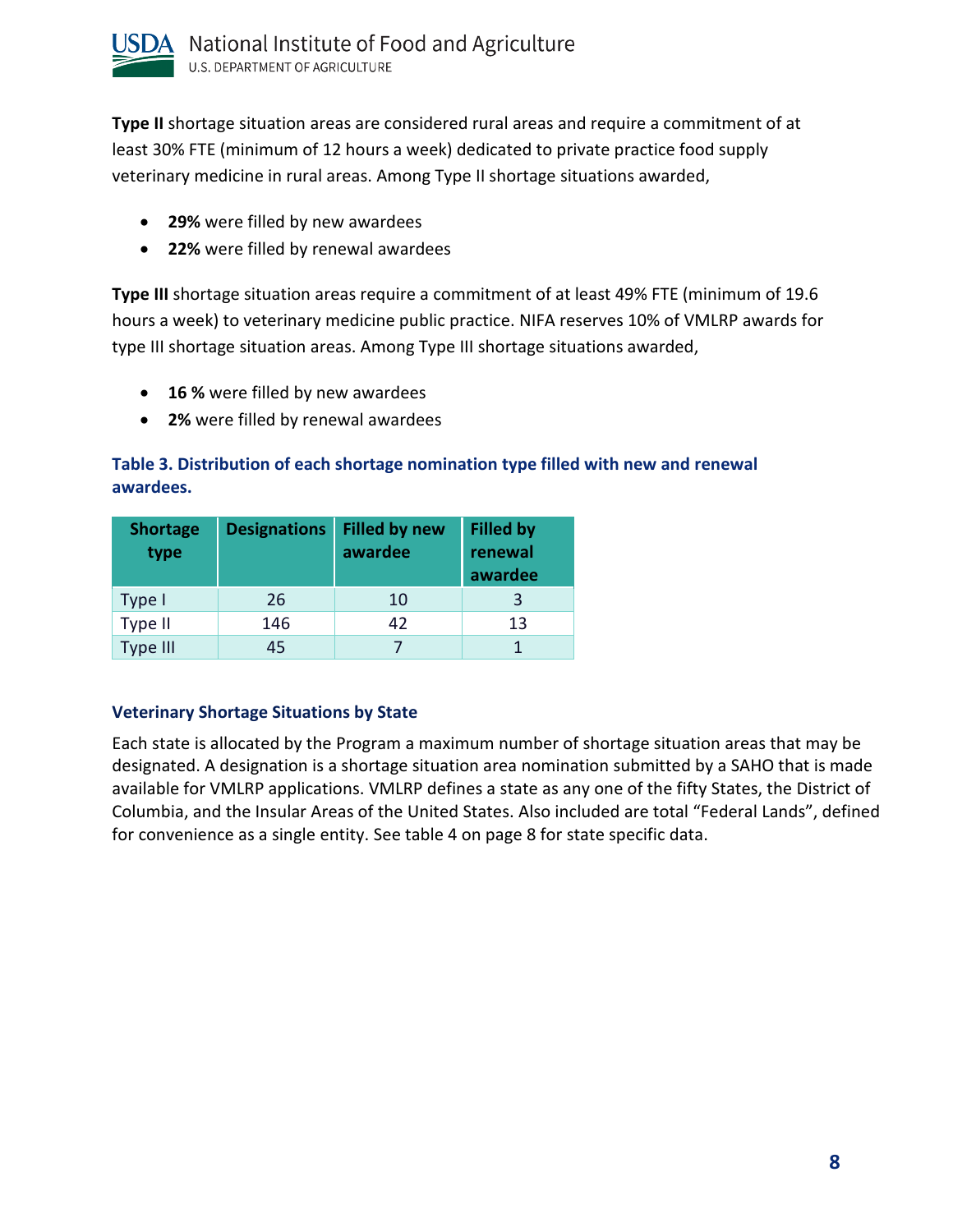

**USDA** National Institute of Food and Agriculture U.S. DEPARTMENT OF AGRICULTURE

**Table 4. Number of shortage allocations, shortage designations, applications (new & renewal), new awards contracted, and renewal awards contracted, by state. States that had zero designations are not shown.**

| <b>State</b>          |                         |                         |                          |                | Allocations   Designations   Applications   New Awards   Renewal Awards |
|-----------------------|-------------------------|-------------------------|--------------------------|----------------|-------------------------------------------------------------------------|
| Alabama               | 5                       | 5                       | 2                        |                | 0                                                                       |
| Alaska                | 5                       | $\overline{\mathbf{4}}$ | $\overline{2}$           | $\overline{2}$ | 0                                                                       |
| Arizona               | 6                       | 4                       | 1                        | $\overline{0}$ |                                                                         |
| Arkansas              | 6                       | $\overline{6}$          | $\overline{3}$           | $\overline{0}$ |                                                                         |
| California            | 8                       | 6                       | 0                        | 0              |                                                                         |
| Colorado              | 8                       | 8                       | 8                        | 3              |                                                                         |
| Connecticut           | $\overline{2}$          |                         | 0                        | $\overline{0}$ |                                                                         |
| <b>Delaware</b>       | 3                       | $\overline{2}$          |                          | 0              |                                                                         |
| Florida               | $\overline{4}$          | 4                       | 4                        | $\overline{2}$ | 0                                                                       |
| Georgia               | $\overline{7}$          | $\overline{7}$          | $\overline{2}$           | $\overline{0}$ | 0                                                                       |
| Hawaii                | $\overline{2}$          | $\overline{2}$          | $\overline{0}$           | 0              | 0                                                                       |
| Idaho                 |                         | 4                       | 6                        | 4              | 0                                                                       |
| Illinois              | 6                       | $\overline{5}$          | 1                        | 0              | 0                                                                       |
| Indiana               | 5                       | $\overline{5}$          | $\overline{3}$           |                | 0                                                                       |
| lowa                  |                         |                         | $\overline{12}$          | 5              | 3                                                                       |
| Kansas                |                         |                         | 5                        | 4              |                                                                         |
| Kentucky              | 5                       | 5                       | $\overline{5}$           | $\overline{2}$ | 0                                                                       |
| Louisiana             | 4                       | 4                       | $\overline{0}$           | $\overline{0}$ | 0                                                                       |
| Maine                 | $\overline{2}$          | $\overline{2}$          |                          | 0              |                                                                         |
| Maryland              | 3                       | $\overline{3}$          | $\overline{2}$           | $\overline{0}$ | 0                                                                       |
| Michigan              | 6                       | $\overline{5}$          |                          | 0              | 0                                                                       |
| Minnesota             | $\overline{7}$          | $\overline{7}$          | 6                        | $\overline{2}$ | 0                                                                       |
| Missouri              | 6                       | $\overline{6}$          | 3                        | $\overline{0}$ | 0                                                                       |
| Mississippi           | 5                       | 5                       | $\overline{2}$           |                | 0                                                                       |
| Montana               | 6                       | 6                       | $\overline{\mathcal{A}}$ | $\overline{2}$ |                                                                         |
| Nebraska              | $\overline{7}$          | $\overline{7}$          | $\overline{9}$           | 5              | $\overline{2}$                                                          |
| Nevada                | 5                       | 3                       | 0                        | 0              | 0                                                                       |
| <b>New Hampshire</b>  | $\overline{2}$          | $\overline{2}$          | 0                        | 0              |                                                                         |
| New Jersey            | $\overline{2}$          | $\overline{2}$          |                          |                | ი                                                                       |
| <b>New Mexico</b>     | 6                       | $\overline{5}$          | 3                        | 0              |                                                                         |
| New York              | 5                       | $\overline{2}$          | 1                        |                | 0                                                                       |
| <b>North Carolina</b> | 6                       | $\overline{5}$          | $\overline{3}$           | 3              | 0                                                                       |
| North Dakota          | 5                       | $\overline{3}$          | $\overline{A}$           | $\pmb{0}$      | $\boldsymbol{0}$                                                        |
| Ohio                  | $\overline{5}$          | $\overline{5}$          | $\overline{5}$           | $\overline{2}$ | $\overline{0}$                                                          |
| Oklahoma              | 7                       | 7                       | 9                        | 3              |                                                                         |
| Oregon                | 6                       | $\overline{3}$          | $\overline{0}$           | $\overline{0}$ | 0                                                                       |
| <b>Pennsylvania</b>   | 6                       | $\overline{5}$          | $\overline{5}$           | $\overline{3}$ | 0                                                                       |
| South Carolina        | 3                       | $\overline{3}$          | $\overline{0}$           | $\overline{0}$ | 0                                                                       |
| South Dakota          | 6                       | 6                       | 4                        | 3              | $\overline{0}$                                                          |
| <b>Tennessee</b>      | $\overline{4}$          | $\overline{3}$          | $\overline{2}$           | $\overline{2}$ | 0                                                                       |
| T <u>exas</u>         | 8                       | $\overline{8}$          | $\overline{8}$           | $\overline{2}$ |                                                                         |
| Utah                  | $\overline{6}$          | 6                       | $\overline{2}$           |                |                                                                         |
| Vermont               | $\overline{2}$          | 1                       | $\overline{2}$           |                |                                                                         |
| Virginia              | $\overline{5}$          | $\overline{5}$          | $\overline{3}$           |                | 0                                                                       |
| <b>West Virginia</b>  | $\overline{2}$          | $\overline{2}$          | $\overline{0}$           | 0              | 0                                                                       |
| Wisconsin             | $\overline{7}$          | 6                       | $\overline{3}$           |                |                                                                         |
| Wyoming               | $6\phantom{1}6$         | 4                       | 1                        |                | 0                                                                       |
| <b>Federal Land</b>   | $\overline{\mathbf{4}}$ | $\overline{\mathbf{4}}$ | $\overline{0}$           | $\overline{0}$ | $\overline{0}$                                                          |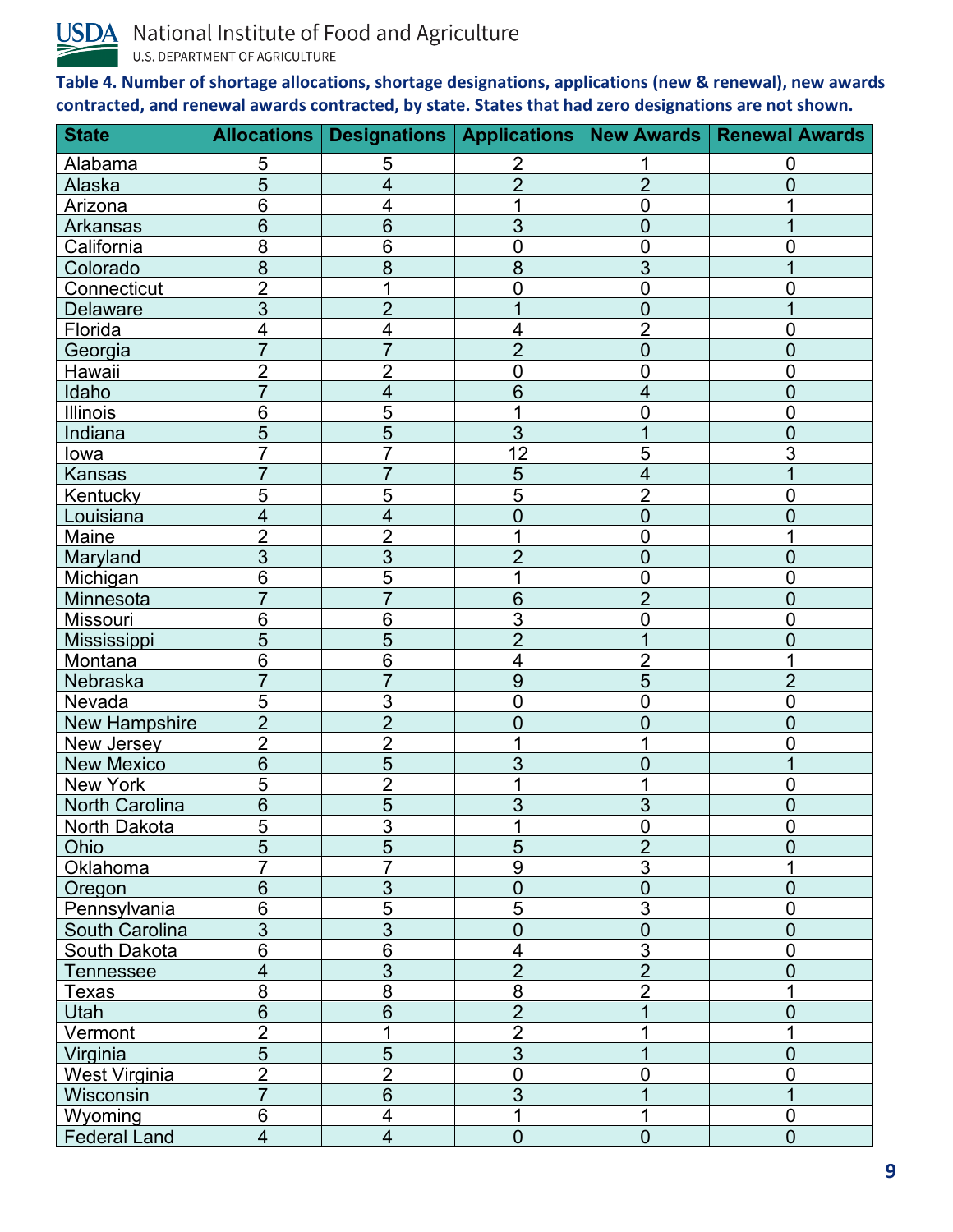

# <span id="page-9-0"></span>**VMLRP Directory**

**Website: [www.nifa.usda.gov/vmlrp](http://www.nifa.usda.gov/vmlrp) Email: [vmlrp@usda.gov](mailto:vmlrp@usda.gov) Fax: (844) 332-8008**

# <span id="page-9-1"></span>**FY 2020 VMLRP Staff**

**National Program Leader Robert M. Smith, DVM, PhD, DACVM Program Coordinator Marline Azevedo Lead Policy Analyst Joseph Perez Program Analyst Richard Bamberger Supervisory Program Assistant David Sosa Program Assistant Joan LeCouteur**